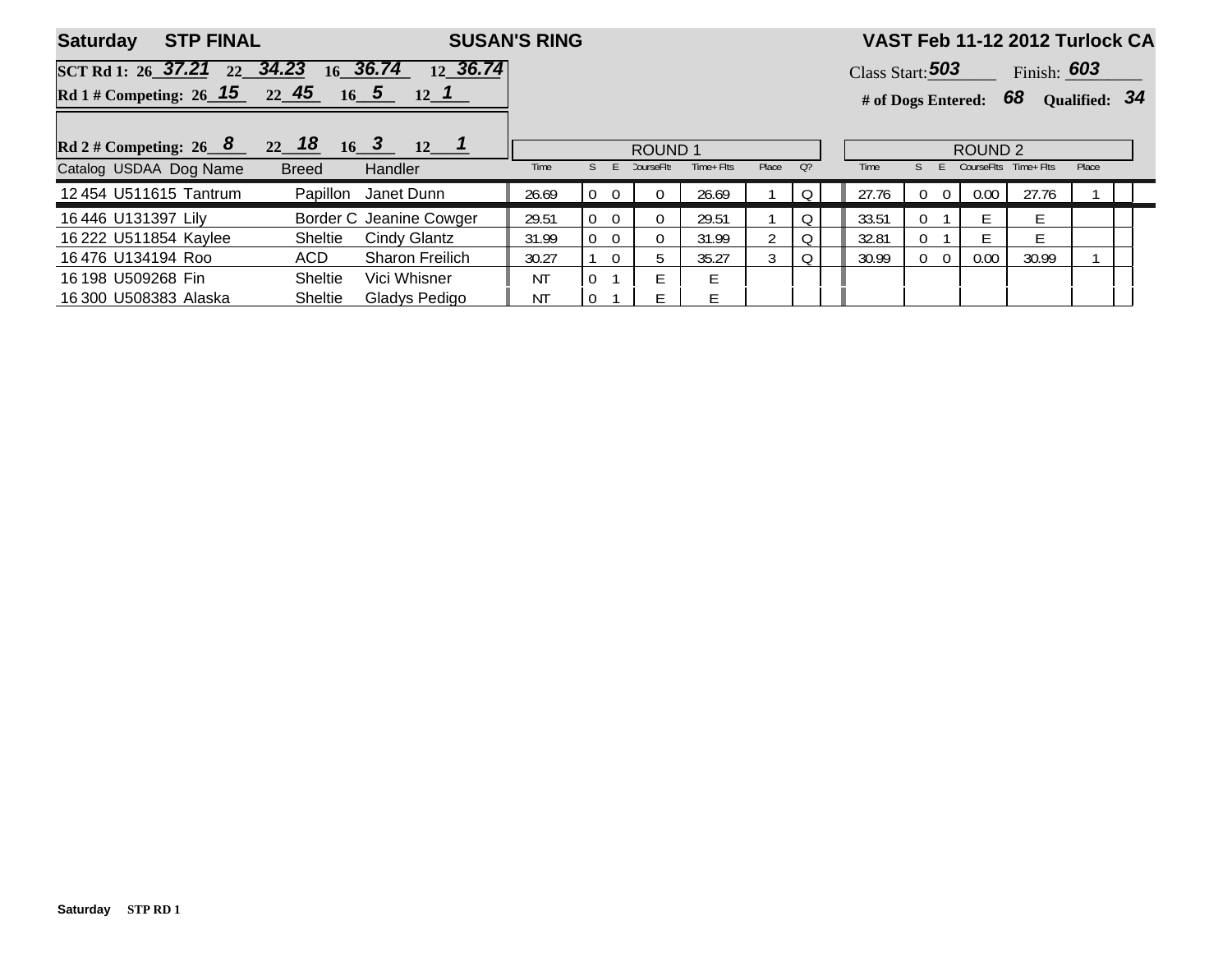| <b>STP FINAL</b><br><b>Saturday</b>  | <b>SUSAN'S RING</b> |                                              |               |                                    |                  | VAST Feb 11-12 2012 Turlock CA |                |                  |                    |                                |                |                                       |                |  |
|--------------------------------------|---------------------|----------------------------------------------|---------------|------------------------------------|------------------|--------------------------------|----------------|------------------|--------------------|--------------------------------|----------------|---------------------------------------|----------------|--|
| SCT Rd 1: 26 37.21 22 34.23 16 36.74 |                     |                                              |               |                                    |                  |                                |                | Class Start: 503 | Finish: <b>603</b> |                                |                |                                       |                |  |
| Rd 1# Competing: $26$ 15             | 22, 45              | 12 36.74<br>$16$ 5 12 1                      |               |                                    |                  |                                |                |                  |                    |                                |                | # of Dogs Entered: $68$ Qualified: 34 |                |  |
|                                      |                     |                                              |               |                                    |                  |                                |                |                  |                    |                                |                |                                       |                |  |
|                                      |                     |                                              |               |                                    |                  |                                |                |                  |                    |                                |                |                                       |                |  |
| Rd 2 # Competing: $26 \overline{8}$  | $22 \quad 18$       | $16\quad 3$<br>$\overline{\mathbf{1}}$<br>12 | <b>ROUND1</b> |                                    |                  |                                |                |                  |                    |                                | <b>ROUND 2</b> |                                       |                |  |
| Catalog USDAA Dog Name               | <b>Breed</b>        | Handler                                      | Time          | S<br>E                             | CourseFlt:       | Time+ Flts                     | Place          | $Q$ ?            | Time               | S<br>E                         |                | CourseFlts Time+Flts                  | Place          |  |
| 22 196 U134003 Tcam                  | <b>BC</b>           | Silvina Bruera                               | 25.90         | $0\quad 0$                         | $\overline{0}$   | 25.90                          |                | Q                | 31.46              | $1\quad 0$                     | 5.00           | 36.46                                 |                |  |
| 22 254 U506362 Icon                  | BC                  | <b>Channan Fosty</b>                         | 27.55         | $\overline{0}$<br>$\overline{0}$   | $\overline{0}$   | 27.55                          | $\overline{2}$ | $\Omega$         | 29.78              | $0\quad 0$                     | 0.00           | 29.78                                 | 3              |  |
| 22 180 U510768 Rumor                 | <b>BC</b>           | <b>Denice Sawatzky</b>                       | 28.71         | $\boldsymbol{0}$<br>$\overline{0}$ | $\overline{0}$   | 28.71                          | $\mathfrak{Z}$ | $\Omega$         | <b>NT</b>          | 0 <sub>1</sub>                 | $\mathsf E$    | E                                     |                |  |
| 22 358 U135719 Chloe                 | BC                  | <b>Rachel Evers</b>                          | 28.78         | $\boldsymbol{0}$<br>$\overline{0}$ | $\overline{0}$   | 28.78                          | 4              | Q                | 26.52              | $0\quad 0$                     | 0.00           | 26.52                                 | $\mathbf{1}$   |  |
| 22 242 U128206 Cirque                | <b>BC</b>           | Sharon Freilich                              | 28.82         | $\boldsymbol{0}$<br>$\overline{0}$ | $\boldsymbol{0}$ | 28.82                          | 5              | Q                | 30.49              | $0\quad 0$                     | 0.00           | 30.49                                 | 4              |  |
| 22 382 U510489 Trim                  | BC                  | Roger Anderson                               | 29.37         | $\pmb{0}$<br>$\boldsymbol{0}$      | $\overline{0}$   | 29.37                          | 6              | Q                | 34.41              | $\overline{0}$<br>$\mathbf 0$  | 0.00           | 34.41                                 |                |  |
| 22 102 U128587 Kiwi                  | BC                  | Linda Greene                                 | 29.46         | $\overline{0}$<br>$\mathbf 0$      | $\Omega$         | 29.46                          | $\overline{7}$ | Q                | 30.64              | $0\quad 0$                     | 0.00           | 30.64                                 | 5              |  |
| 22 216 U508729 J.B.                  | <b>BC</b>           | Kathleen Alles                               | 29.79         | $\overline{0}$<br>$\overline{0}$   | $\overline{0}$   | 29.79                          | 8              | Q                | ΝT                 | $0\quad 0$                     | 0.00           | abs                                   |                |  |
| 22 422 U135052 Deenie                |                     | <b>Border K Carol Bowers</b>                 | 30.33         | $\overline{0}$<br>$\overline{0}$   | $\overline{0}$   | 30.33                          | 9              | Q                | 33.00              | $0\quad 0$                     | 0.00           | 33.00                                 | 6              |  |
| 22 218 U511307 Jeepers               | BC                  | <b>Cheri Scannell</b>                        | 30.53         | $\boldsymbol{0}$<br>$\overline{0}$ | $\theta$         | 30.53                          | 10             | Q                | <b>NT</b>          | $0\quad 0$                     | 0.00           | abs                                   |                |  |
| 22 256 U129151 Jessie                | <b>BC</b>           | Nora Bieber                                  | 30.83         | $\boldsymbol{0}$<br>$\overline{0}$ | $\overline{0}$   | 30.83                          | 11             | Q                | 35.00              | $0\quad 0$                     | 0.00           | 35.00                                 |                |  |
| 22 366 U507749 Niko                  | <b>BC</b>           | Linda Darcy                                  | 31.00         | $\boldsymbol{0}$<br>$\overline{0}$ | $\mathbf 0$      | 31.00                          | 12             | Q                | 37.45              | 0 <sub>1</sub>                 | E              | E                                     |                |  |
| 22 370 U503025 Savanna               | <b>BC</b>           | <b>Gwen Tatsuno</b>                          | 31.06         | $\boldsymbol{0}$<br>$\overline{0}$ | $\overline{0}$   | 31.06                          | 13             | Q                | 38.35              | 0 <sub>1</sub>                 | E              | E                                     |                |  |
| 22 108 U130779 Ariel                 | Aussie              | Mary Schultz                                 | 31.31         | $\mathbf 0$<br>$\overline{0}$      | $\overline{0}$   | 31.31                          | 14             | Q                | 31.90              | $\overline{0}$<br>$\mathbf{1}$ | 5.00           | 36.90                                 |                |  |
| 22 354 U137131 Fireball              | <b>BC</b>           | Laura Pryse                                  | 27.01         | $\mathbf{1}$<br>$\overline{0}$     | 5                | 32.01                          | 15             | Q                | 28.54              | $1 \quad 0$                    | 5.00           | 33.54                                 |                |  |
| 22 178 U512457 Sonoma                | Aussie              | Crystal Baird-Marto                          | 32.04         | $\overline{0}$<br>$\overline{0}$   | $\overline{0}$   | 32.04                          | 16             | Q                | 32.61              | $\overline{0}$<br>$\mathbf{1}$ | 5.00           | 37.61                                 |                |  |
| 22 168 U139273 Zip                   | <b>BC</b>           | Kathi Kikuyama                               | 32.04         | $\overline{0}$<br>$\overline{0}$   | $\Omega$         | 32.04                          | 17             | Q                | 29.34              | $0\quad 0$                     | 0.00           | 29.34                                 | $\overline{2}$ |  |
| 22 232 U132060 Cami                  | Aussie              | Matt Mizenko                                 | 32.12         | $\overline{0}$<br>$\overline{0}$   | $\overline{0}$   | 32.12                          | 18             | Q                | 34.46              | $\overline{0}$<br>$\mathbf{1}$ | 5.00           | 39.46                                 |                |  |
| 22 214 U129629 Bette                 | <b>BC</b>           | Mary Van Wormer                              | 32.33         | $\boldsymbol{0}$<br>$\overline{0}$ | $\overline{0}$   | 32.33                          | 19             | Q                | <b>NT</b>          | 0 <sub>1</sub>                 | E              | E                                     |                |  |
| 22 394 U508803 Arrow                 |                     | Am India Deanna Fairchild                    | 32.84         | $\boldsymbol{0}$<br>$\overline{0}$ | $\mathbf 0$      | 32.84                          | 20             | Q                | 39.77              | 0 <sub>1</sub>                 | E              | E                                     |                |  |
| 22 106 U130162 Sweep                 | <b>BC</b>           | Roger Anderson                               | 33.08         | $\boldsymbol{0}$<br>$\overline{0}$ | $\mathbf 0$      | 33.08                          | 21             | Q                | NT                 | $0\quad 0$                     | 0.00           | abs                                   |                |  |
| 22 478 U510069 Roulette              | BC                  | Katy Robertson                               | 28.96         | $\boldsymbol{0}$                   | 5                | 33.96                          | 22             | 0                | <b>NT</b>          | $0\quad 0$                     | 0.00           | abs                                   |                |  |
| 22 468 U136421 Miss Molly            | <b>BC</b>           | Lisa Bradford                                | 34.99         | $\overline{0}$<br>$\boldsymbol{0}$ | $\mathbf 0$      | 34.99                          |                |                  |                    |                                |                |                                       |                |  |
| 22 352 U132420 Ruby                  | <b>BC</b>           | Kate Wheelock                                | 30.23         | $\boldsymbol{0}$<br>1              | 5                | 35.23                          |                |                  |                    |                                |                |                                       |                |  |
| 22 118 U133955 Space Monkey          | <b>BC</b>           | Laura Pryse                                  | 30.67         | $\mathbf 0$<br>$\mathbf{1}$        | 5                | 35.67                          |                |                  |                    |                                |                |                                       |                |  |
| 22 162 U508630 Bailey                | BC                  | Shari Goldfarb                               | 35.86         | $\overline{0}$<br>$\overline{0}$   | $\overline{0}$   | 35.86                          |                |                  |                    |                                |                |                                       |                |  |
| 22 396 U133848 Kiley                 | <b>BC</b>           | Roberta Troxell                              | 38.00         | $\overline{0}$<br>$\overline{0}$   | $\Omega$         | 38.00                          |                |                  |                    |                                |                |                                       |                |  |
| 22 344 U504605 Boost                 | BC                  | Ellen Finch                                  | 39.28         | $0\quad 0$                         | $\boldsymbol{0}$ | 39.28                          |                |                  |                    |                                |                |                                       |                |  |
| 22 208 U508866 Quas                  | <b>BC</b>           | Donna Sprouse                                | 39.64         | $\boldsymbol{0}$<br>$\overline{0}$ | $\overline{0}$   | 39.64                          |                |                  |                    |                                |                |                                       |                |  |
| 22 134 U134837 Fawkes                | BC                  | Katrina Parkinson                            | 40.27         | $\overline{0}$<br>$\overline{0}$   | $\overline{0}$   | 40.27                          |                |                  |                    |                                |                |                                       |                |  |
| 22 148 U130907 Cassidy               | <b>BC</b>           | Channan Fosty                                | 26.62         | $\mathfrak{Z}$<br>$\overline{0}$   | 15               | 41.62                          |                |                  |                    |                                |                |                                       |                |  |
| 22 244 U137430 Rocket                |                     | All Ameri Mary Schultz                       | 41.80         | $\overline{0}$<br>$\overline{0}$   | $\overline{0}$   | 41.80                          |                |                  |                    |                                |                |                                       |                |  |
| 22 400 U138209 West                  | Aussie              | Crystal Baird-Marto                          | ΝT            | $\overline{2}$                     | Ε                | E                              |                |                  |                    |                                |                |                                       |                |  |
| 22 170 U128698 Killy                 | BC                  | Dave Grubel                                  | ΝT            | $\boldsymbol{0}$<br>$\mathbf{1}$   | Е                | E                              |                |                  |                    |                                |                |                                       |                |  |
| 22 186 U506790 Picaboo               | BC                  | Nancy Damarodas                              | ΝT            | $\boldsymbol{0}$<br>$\mathbf{1}$   | E                | E                              |                |                  |                    |                                |                |                                       |                |  |
| 22 190 U134116 Kist                  | ВC                  | <b>Holly Bourne</b>                          | ΝT            | $\boldsymbol{0}$                   | Е                | E                              |                |                  |                    |                                |                |                                       |                |  |
|                                      |                     |                                              |               |                                    |                  |                                |                |                  |                    |                                |                |                                       |                |  |

**Saturday STP RD 1**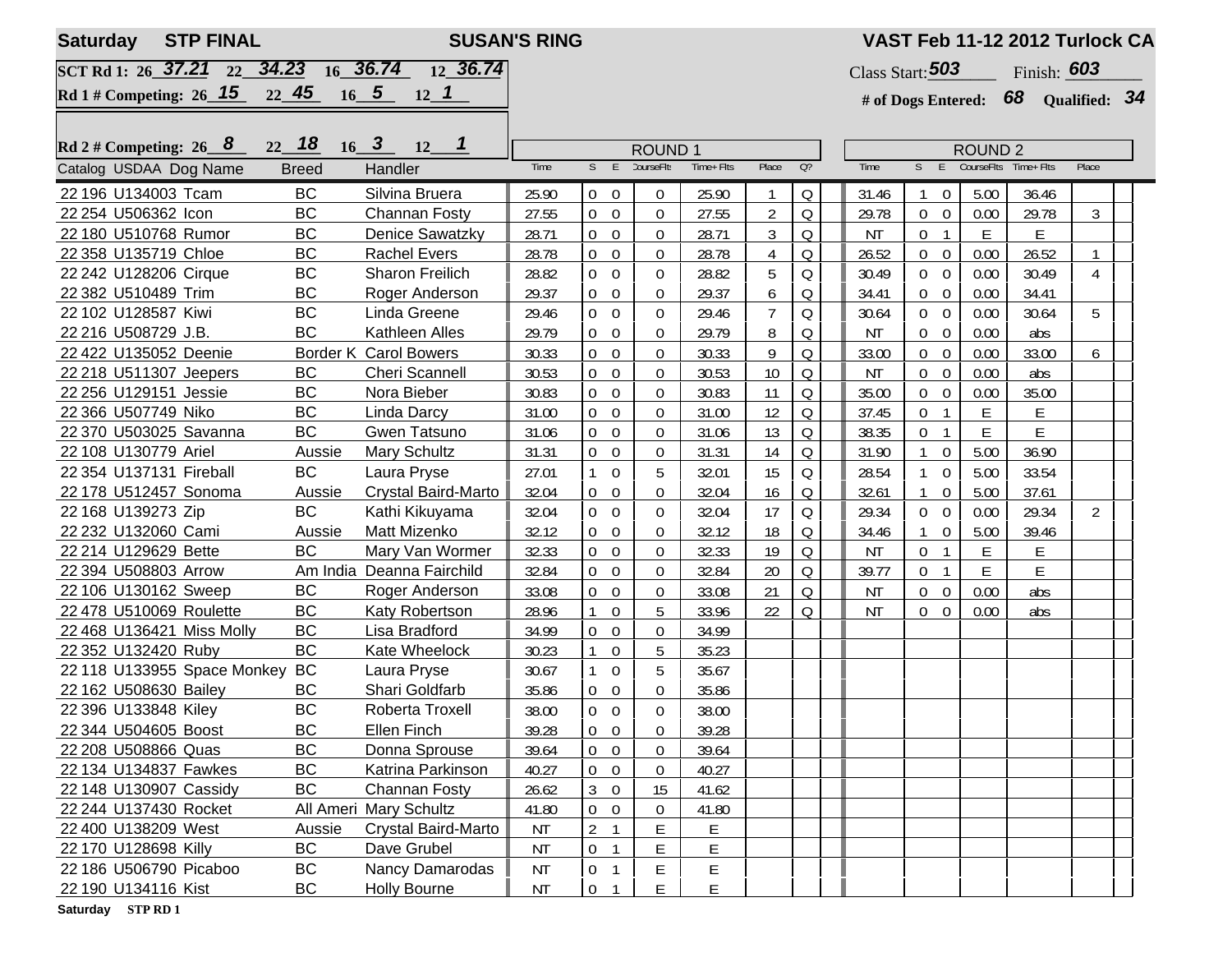| <b>STP FINAL</b><br><b>SUSAN'S RING</b><br><b>Saturday</b> |              |                                 |               |                                          |                |                |                |                                                                                                            |                    | VAST Feb 11-12 2012 Turlock CA |                                       |                      |       |  |  |  |  |  |
|------------------------------------------------------------|--------------|---------------------------------|---------------|------------------------------------------|----------------|----------------|----------------|------------------------------------------------------------------------------------------------------------|--------------------|--------------------------------|---------------------------------------|----------------------|-------|--|--|--|--|--|
| SCT Rd 1: 26 37.21 22 34.23 16 36.74 12 36.74              |              |                                 |               |                                          |                |                |                |                                                                                                            | Class Start: $503$ |                                | Finish: 603                           |                      |       |  |  |  |  |  |
| Rd 1 # Competing: 26 15 22 45                              |              |                                 |               |                                          |                |                |                |                                                                                                            |                    |                                | # of Dogs Entered: $68$ Qualified: 34 |                      |       |  |  |  |  |  |
|                                                            |              |                                 |               |                                          |                |                |                |                                                                                                            |                    |                                |                                       |                      |       |  |  |  |  |  |
| Rd 2 # Competing: 26 $8$                                   |              |                                 | <b>ROUND1</b> |                                          |                | <b>ROUND 2</b> |                |                                                                                                            |                    |                                |                                       |                      |       |  |  |  |  |  |
| Catalog USDAA Dog Name                                     | <b>Breed</b> | Handler                         | Time          | $S$ E                                    | CourseFlt:     | Time+ Flts     | Place          | O <sub>2</sub>                                                                                             | Time               | $S$ $E$                        |                                       | CourseFlts Time+Flts | Place |  |  |  |  |  |
| 22 420 U132968 Betty                                       | Kelpie       | <b>Tracey Sirbello</b>          | 30.16         | $\mathbf 0$<br>$\mathbf{1}$              | E              | E              |                |                                                                                                            |                    |                                |                                       |                      |       |  |  |  |  |  |
| 22 282 U138036 Boca                                        | Aussie       | Dave Grubel                     | 27.35         | 0 <sub>1</sub>                           | E              | E              |                |                                                                                                            |                    |                                |                                       |                      |       |  |  |  |  |  |
| 22 228 U133343 Dig                                         | BC           | <b>Karey Krauter</b>            | <b>NT</b>     | $\overline{0}$<br>$\overline{1}$         | E              | E              |                |                                                                                                            |                    |                                |                                       |                      |       |  |  |  |  |  |
| 22 260 U503726 Beadle                                      | BC           | <b>Terry LeClair</b>            | 31.62         | $\overline{\phantom{0}}$<br>$\mathbf{1}$ | E              | E              |                |                                                                                                            |                    |                                |                                       |                      |       |  |  |  |  |  |
| 22 416 U137532 Einstein                                    | <b>BC</b>    | Penni Price                     | 33.03         | $\mathbf{1}$<br>$\overline{1}$           | E              | E              |                |                                                                                                            |                    |                                |                                       |                      |       |  |  |  |  |  |
| 22 434 U508660 Sweep                                       | BC           | Jim Basic                       | 36.96         | $\boldsymbol{0}$<br>$\overline{1}$       | E              | E              |                |                                                                                                            |                    |                                |                                       |                      |       |  |  |  |  |  |
| 22 438 U135154 Bounce                                      | <b>BC</b>    | Karla Ahn                       | 30.68         | $\overline{0}$<br>$\overline{1}$         | E              | E              |                |                                                                                                            |                    |                                |                                       |                      |       |  |  |  |  |  |
| 22 314 U136971 Zeva                                        | <b>BC</b>    | <b>Taffi Owen</b>               | 45.20         | $\mathbf{1}$                             | E              | E              |                |                                                                                                            |                    |                                |                                       |                      |       |  |  |  |  |  |
| 22 486 U134280 Gemma                                       |              | Eng She Toni Duralski           | <b>NT</b>     | 0 <sub>1</sub>                           | E              | E              |                |                                                                                                            |                    |                                |                                       |                      |       |  |  |  |  |  |
| 22 492 U505451 Ceilidh                                     | Beardie      | Jack Buhite                     | <b>NT</b>     | $\boldsymbol{0}$<br>$\boldsymbol{0}$     | 0              | abs            |                |                                                                                                            |                    |                                |                                       |                      |       |  |  |  |  |  |
| 26 308 U133586 Rampage                                     | <b>BC</b>    | Channan Fosty                   | 29.33         | $\overline{0}$<br>$\overline{0}$         | 0              | 29.33          | 1              | Q                                                                                                          | 29.78              | $1 \quad 0$                    | 5.00                                  | 34.78                |       |  |  |  |  |  |
| 26 174 U509618 Quik                                        | <b>BC</b>    | Carlene Chandler                | 29.84         | $\mathbf 0$<br>$\overline{0}$            | $\overline{0}$ | 29.84          | $\overline{2}$ | $\mathsf{Q}% _{T}=\mathsf{Q}_{T}\!\left( a,b\right) ,\ \mathsf{Q}_{T}=\mathsf{Q}_{T}\!\left( a,b\right) ,$ | <b>NT</b>          | 0 <sub>1</sub>                 | E                                     | E                    |       |  |  |  |  |  |
| 26 364 U134211 Quinn                                       | <b>BC</b>    | Deanna Fairchild                | 30.14         | $0\quad 0$                               | 0              | 30.14          | 3              | $\mathsf{Q}% _{T}=\mathsf{Q}_{T}\!\left( a,b\right) ,\ \mathsf{Q}_{T}=\mathsf{Q}_{T}\!\left( a,b\right) ,$ | 32.55              | $2 \quad 0$                    | 10.00                                 | 42.55                | 3     |  |  |  |  |  |
| 26 430 U134838 Nim                                         | <b>BC</b>    | Linda Greene                    | 30.58         | $\boldsymbol{0}$<br>$\overline{0}$       | 0              | 30.58          | $\overline{4}$ | Q                                                                                                          | 40.10              | $\mathbf{1}$<br>$\mathbf{1}$   | E                                     | $\mathsf E$          |       |  |  |  |  |  |
| 26 154 U131074 Skip                                        | <b>BC</b>    | Sue Bailey                      | 32.41         | $\overline{0}$<br>$\overline{0}$         | $\Omega$       | 32.41          | 5              | Q                                                                                                          | 43.25              | 0 <sub>1</sub>                 | E.                                    | E                    |       |  |  |  |  |  |
| 26 326 U129156 Maiya                                       |              | <b>Border K Tracey Sirbello</b> | 28.61         | $\boldsymbol{0}$<br>$\mathbf{1}$         | 5              | 33.61          | 6              | Q                                                                                                          | 29.53              | $2 \quad 0$                    | 10.00                                 | 39.53                | 2     |  |  |  |  |  |
| 26 376 U508899 Scandal                                     | <b>BC</b>    | <b>Sharon Freilich</b>          | 35.38         | $\overline{0}$<br>$\Omega$               | 0              | 35.38          | $\overline{7}$ | $\circ$                                                                                                    | 35.42              | $1 \quad 1$                    | E                                     | E                    |       |  |  |  |  |  |
| 26 466 U128666 Cinch                                       | BC           | <b>Holly Bourne</b>             | 35.41         | 0<br>$\overline{0}$                      | 0              | 35.41          | 8              | Q                                                                                                          | 37.63              | $\overline{0}$<br>$\mathbf{1}$ | E                                     | E                    |       |  |  |  |  |  |
| 26 302 U132653 Ricky                                       | <b>BC</b>    | Nora Bieber                     | 32.95         | $\overline{0}$                           | 5              | 37.95          |                |                                                                                                            |                    |                                |                                       |                      |       |  |  |  |  |  |
| 26 110 U133792 Gifted                                      | <b>BC</b>    | <b>Rachel Sanders</b>           | 35.57         | $\overline{0}$<br>1                      | 5              | 40.57          |                |                                                                                                            |                    |                                |                                       |                      |       |  |  |  |  |  |
| 26 226 U131241 Kubby                                       |              | All Ameri Rachel Evers          | 42.67         | $\overline{0}$<br>$\mathbf 0$            | $\overline{0}$ | 42.67          |                |                                                                                                            |                    |                                |                                       |                      |       |  |  |  |  |  |
| 26 246 U128627 Stuie                                       | <b>BC</b>    | <b>Rachel Sanders</b>           | 40.86         | $\mathbf{1}$<br>$\overline{0}$           | 5              | 45.86          |                |                                                                                                            |                    |                                |                                       |                      |       |  |  |  |  |  |
| 26 138 U138373 Buzz                                        | bc           | Matt Mizenko                    | 32.84         | $\overline{0}$<br>$\overline{1}$         | E              | E              |                |                                                                                                            |                    |                                |                                       |                      |       |  |  |  |  |  |
| 26 112 U134291 Paxxton                                     | BC           | Lonny Elson                     | 31.58         | $\overline{0}$<br>$\overline{1}$         | E              | E              |                |                                                                                                            |                    |                                |                                       |                      |       |  |  |  |  |  |
| 26 448 U131589 Rowdy                                       | <b>BC</b>    | Cheri Van Bibber                | <b>NT</b>     | 0<br>$\overline{\mathbf{1}}$             | E              | E              |                |                                                                                                            |                    |                                |                                       |                      |       |  |  |  |  |  |
| 26 158 U508374 Beau                                        | <b>BC</b>    | <b>Tammy Domico</b>             | <b>NT</b>     | $\boldsymbol{0}$<br>$\overline{0}$       | 0              | abs            |                |                                                                                                            |                    |                                |                                       |                      |       |  |  |  |  |  |